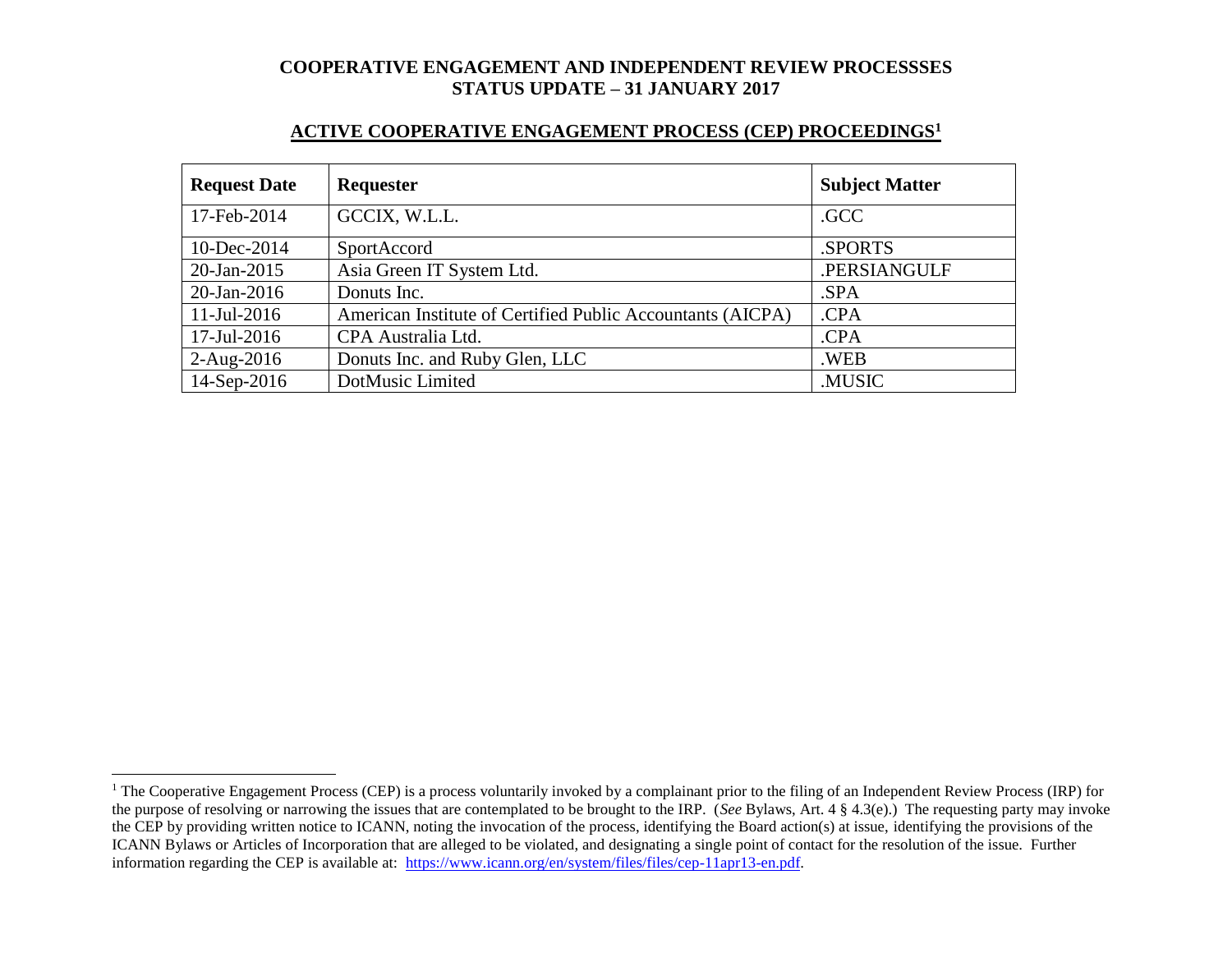#### **RECENTLY CLOSED COOPERATIVE ENGAGEMENT PROCESS (CEP) PROCEEDINGS**

| Date<br><b>Request</b>                                   | Matter<br>Ceanester<br>Subiect |  | Deadline <sup>2</sup><br><b>IRP</b><br>$\blacksquare$<br>Filing |  |  |
|----------------------------------------------------------|--------------------------------|--|-----------------------------------------------------------------|--|--|
| CEP <sub>s</sub> .<br>l here<br>e are no recently closed |                                |  |                                                                 |  |  |

l

<sup>&</sup>lt;sup>2</sup> The CEP process provides that "[i]f ICANN and the requester have not agreed to a resolution of the issues upon the conclusion of the cooperative engagement process, or if issues remain for a request for independent review, the requestor's time to file a request for independent review designated in the Bylaws shall be extended for each day of the cooperative engagement process, but in no event, absent mutual written agreement by the parties, shall the extension be for more than fourteen (14) days." (https://www.icann.org/en/system/files/files/cep-11apr13-en.pdf)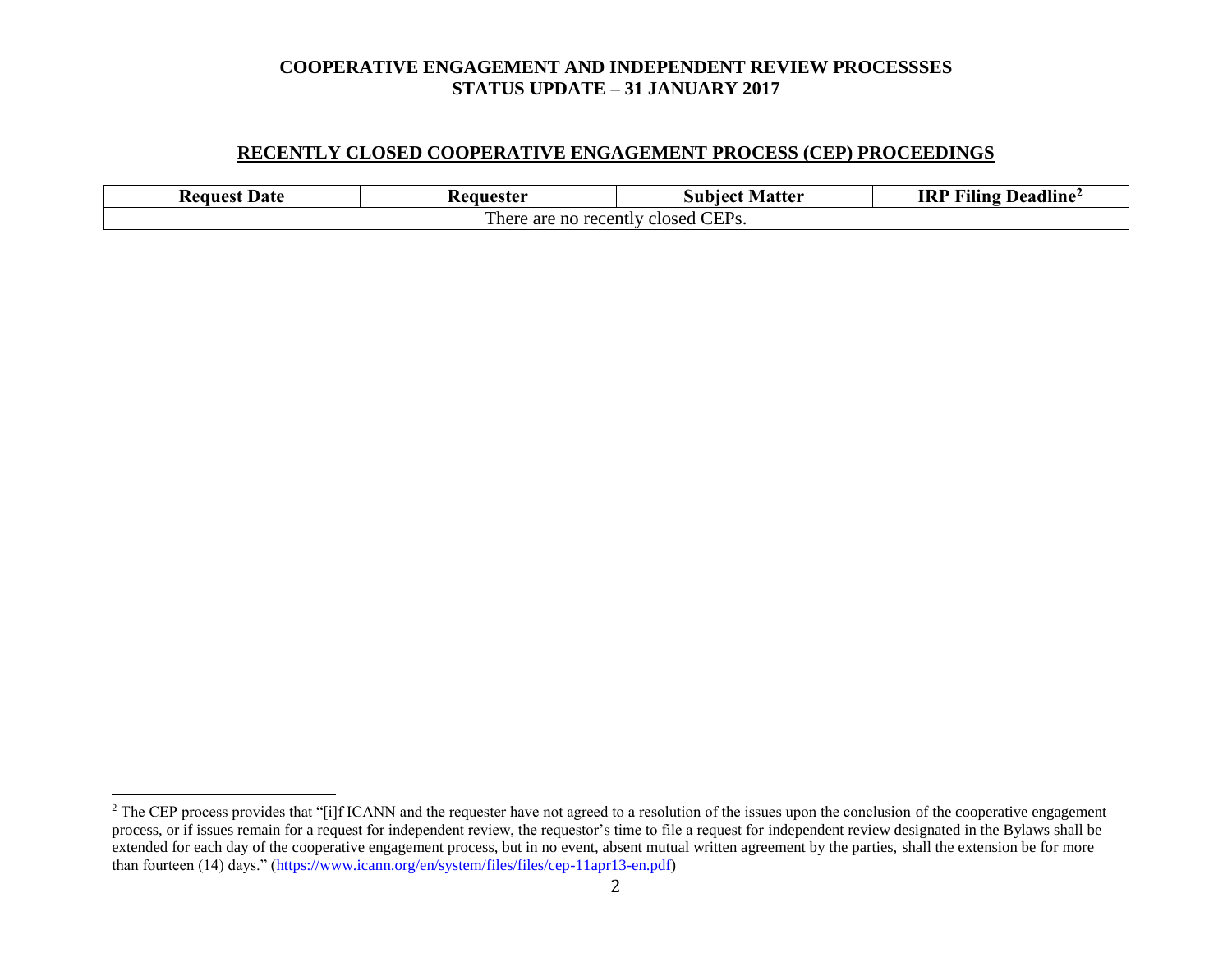# **ACTIVE INDEPENDENT REVIEW PROCESS (IRP) PROCEEDINGS<sup>3</sup>**

| <b>Date</b><br><b>ICANN</b><br><b>Received</b><br>Notice of<br><b>IRP</b> | Date IRP<br><b>Commenced</b><br>by ICDR | Requester                                                                                            | <b>Subject Matter</b> | <b>Status</b>                                                                                                                                                                                                                                        |
|---------------------------------------------------------------------------|-----------------------------------------|------------------------------------------------------------------------------------------------------|-----------------------|------------------------------------------------------------------------------------------------------------------------------------------------------------------------------------------------------------------------------------------------------|
| 19-Mar-2015                                                               | 24-Mar-2015                             | Dot Sport Limited<br>https://www.icann.org/resources/pa<br>ges/dot-sport-v-icann-2015-03-27-<br>$en$ | .SPORT                | Panel Selection: Full Panel was confirmed on 3<br>September 2015.<br>Materials: Written submissions, Declaration(s),<br>and Scheduling Orders are posted here.<br>Hearing(s): Final hearing took place on 3 May 2016;<br>awaiting Final Declaration. |

 $\overline{a}$ 

IRP proceedings initiated on or after 1 October 2016 are subject to the Bylaws in effect as of 1 October 2016: The IRP is intended to hear and resolve Disputes for the following purposes: (i) ensure that ICANN does not exceed the scope of its Mission and otherwise complies with its Articles of Incorporation and Bylaws; (ii) empower the global Internet community and Claimants to enforce compliance with the Articles of Incorporation and Bylaws through meaningful, affordable and accessible expert review of Covered Actions (as defined in § 4.3(b)(i)); (iii) ensure that ICANN is accountable to the global Internet community and Claimants; (iv) address claims that ICANN has failed to enforce its rights under the IANA Naming Function Contract (as defined in Section 16.3(a)); (v) provide a mechanism by which direct customers of the IANA naming functions may seek resolution of PTI (as defined in Section 16.1) service complaints that are not resolved through mediation; (vi) reduce Disputes by creating precedent to guide and inform the Board, Officers (as defined in Section 15.1), Staff members, Supporting Organizations, Advisory Committees, and the global Internet community in connection with policy development and implementation; (vii) secure the accessible, transparent, efficient, consistent, coherent, and just resolution of Disputes; (viii) lead to binding, final resolutions consistent with international arbitration norms that are enforceable in any court with proper jurisdiction; and (ix) provide a mechanism for the resolution of Disputes, as an alternative to legal action in the civil courts of the United States or other jurisdictions. (*See* Bylaws, Art. 4, § 4.3)

 $3$  IRP proceedings initiated before 1 October 2016 are subject to the Bylaws in effect before 1 October 2016: The Independent Review Process (IRP) is a process by which any person materially affected by a decision or action by the Board that he or she asserts is inconsistent with the Articles of Incorporation or Bylaws may submit a request for independent review of that decision or action. (*See* Bylaws, Art. IV, § 3.) In order to be materially affected, the person must suffer injury or harm that is directly and causally connected to the Board's alleged violation of the Bylaws or the Articles of Incorporation, and not as a result of third parties acting in line with the Board's action. Further information regarding the IRP is available at: [https://www.icann.org/resources/pages/mechanisms-2014-03-](https://www.icann.org/resources/pages/mechanisms-2014-03-20-en) [20-en.](https://www.icann.org/resources/pages/mechanisms-2014-03-20-en)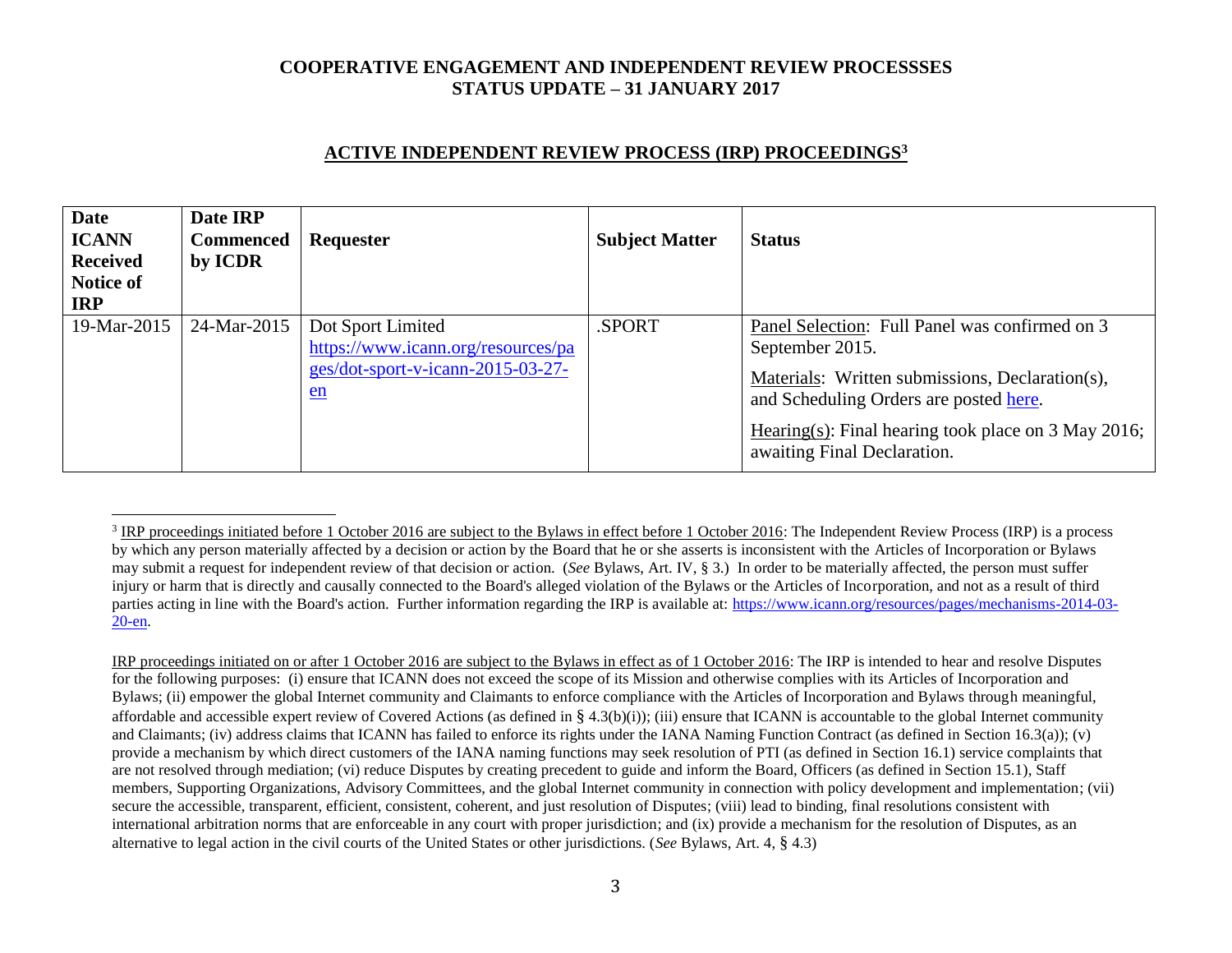| <b>Date</b><br><b>ICANN</b><br><b>Received</b><br><b>Notice of</b><br><b>IRP</b> | Date IRP<br><b>Commenced</b><br>by ICDR | Requester                                                                                                                              | <b>Subject Matter</b> | <b>Status</b>                                                                                                                                                                                                                                                                                                                                                 |
|----------------------------------------------------------------------------------|-----------------------------------------|----------------------------------------------------------------------------------------------------------------------------------------|-----------------------|---------------------------------------------------------------------------------------------------------------------------------------------------------------------------------------------------------------------------------------------------------------------------------------------------------------------------------------------------------------|
| 15-Dec-2015                                                                      | 16-Dec-2015                             | Asia Green IT Systems Bilgisayar<br>San. ve Tic. Ltd. Sti.<br>https://www.icann.org/resources/pa<br>ges/irp-agit-v-icann-2015-12-23-en | .ISLAM<br>.HALAL      | Panel Selection: Full Panel was confirmed on 23<br><b>March 2016.</b><br>Materials: Written submissions, Declaration(s),<br>and Scheduling Orders are posted here.<br>Hearing $(s)$ : Final hearing scheduled for 17 February<br>2017.                                                                                                                        |
| 10-Feb-2016                                                                      | 10-Feb-2016                             | Commercial Connect, LLC<br>https://www.icann.org/resources/pa<br>ges/irp-commercial-connect-v-<br>icann-2016-02-16-en                  | .SHOP                 | Panel Selection: Full Panel was confirmed on 28<br>July 2016.<br>Materials: Written submissions, Declaration(s),<br>and Scheduling Orders are posted here.<br>Hearing $(s)$ : Final hearing scheduled for 20 October<br>2016 was canceled; no new date has been set as<br>matter was suspended by the ICDR due to<br>Claimant's failure to pay required fees. |
| 1-Mar-2016                                                                       | 2-Mar-2016                              | Amazon EU S.à.r.l.<br>https://www.icann.org/resources/pa<br>ges/irp-amazon-v-icann-2016-03-<br>$04$ -en                                | .AMAZON               | Panel Selection: Full Panel was confirmed on 23<br>September 2016.<br>Materials: Written submissions, Declaration(s), and<br>Scheduling Orders are posted here.<br>Hearing(s): Final hearing scheduled for $1-2$ May<br>2017.                                                                                                                                 |